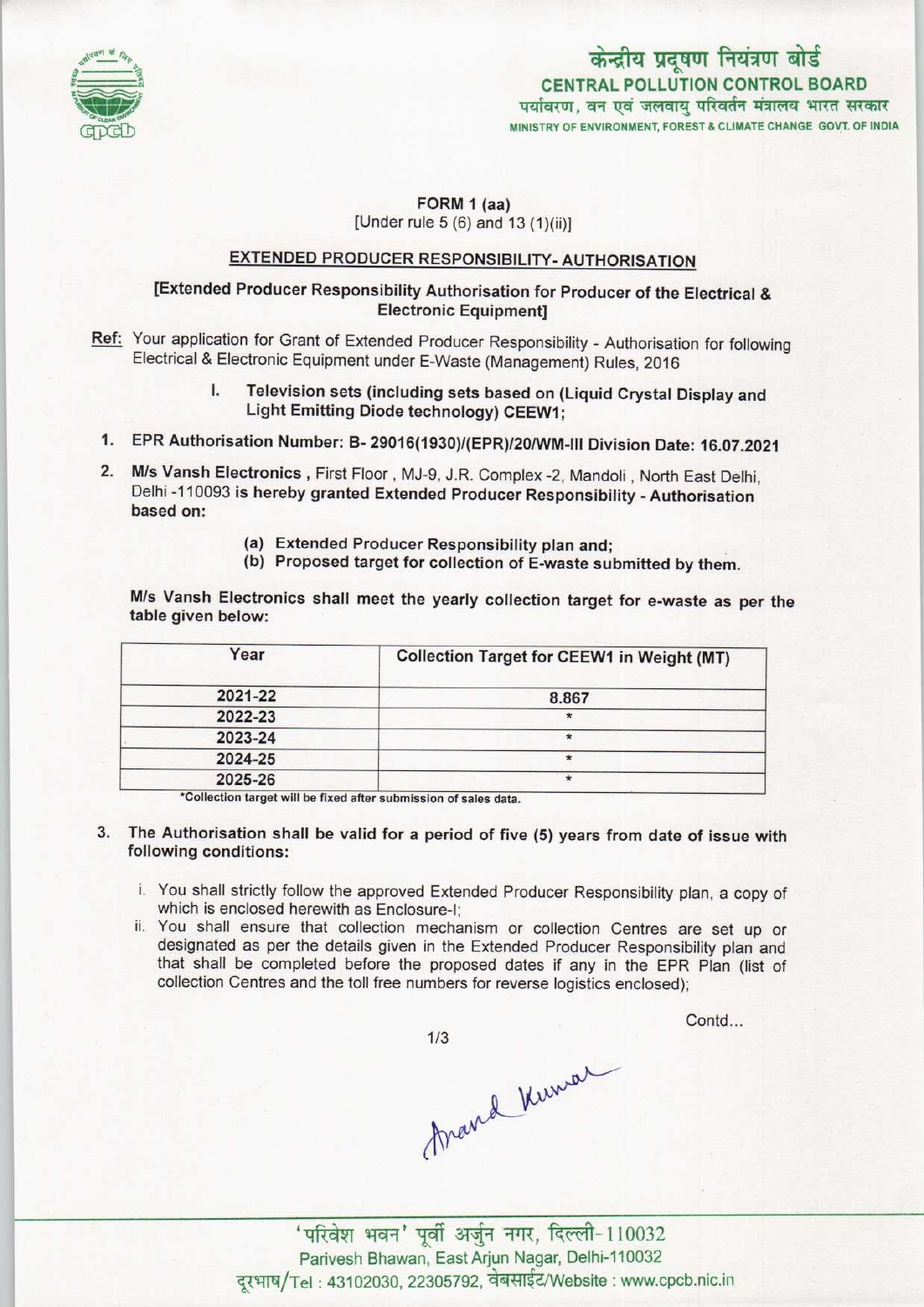

#### From pre page...

- iii. You shall ensure that all the collected e-waste is channelized to recycler/dismantler at M/s. Exigo Recycling Pvt. Ltd., Unit 1: 72 Km Stone, G.T. Road, Samalkha-132101 Haryana & Unit -2: Opp. Kripal Ashram, Main Barsat Road, Noorwala, Panipat -132103, Haryana and records shall be maintained at recycler/dismantler and your end;
- iv. You shall maintain records, in Form-2 of these Rules, of e-waste and make such records available for scrutiny by Central Pollution Control Board;
- y. You shall file annual returns in Form-3 to the Central Pollution Control Board on or before 30th day of June following the financial year to which that returns relates.

#### vi. General Terms & Conditions of the Authorisation:

- a.The authorisation shall comply with provisions of the Environment (Protection) Act, 1986 and the E-waste (Management) Rules,2016 made there under;
- b.The authorisation or its renewal shall be produced for inspection at the request of an officer authorised by the Central Pollution Control Board;
- c.Any change in the approved Extended Producer Responsibility plan should be informed to Central Pollution Control Board within 15 days on which decision shall be communicated by Central Pollution Control Board within sixty days;
- d. It is the duty of the authorised person to take prior permission of the Central Pollution Control Board to close down any collection centre/points or any other facility which are part of the EPR plan;
- e.An application for the renewal of authorisation shall be made as laid down in subrule (vi) of rule of 13(1) the E-Waste (Management) Rules, 2016;
- f. The Board reserves right to cancel/amend/revoke the authorisation at any time as perthe policy of the Board or Government.

#### vii. Additional Conditions: -

- a) That the applicant will submit annual sales data along with annual returns;
- b) That the applicant has to ensure that the addresses of collection points provided by them in their EPR Plan are correct and traceable and the collection points/centres are functional;
- c) That the applicant will submit revised application for grant of EPR Authorisation in case of applicant adding/changing PRO or changing its EPR Plan;
- d)That the applicant has to ensure that the e-waste collected at collection centres/points or through Buy-back and DRS mentioned in the application should reach to its authorized dismantler/recycler;

 $2/3$ 

travel knewar

Contd...